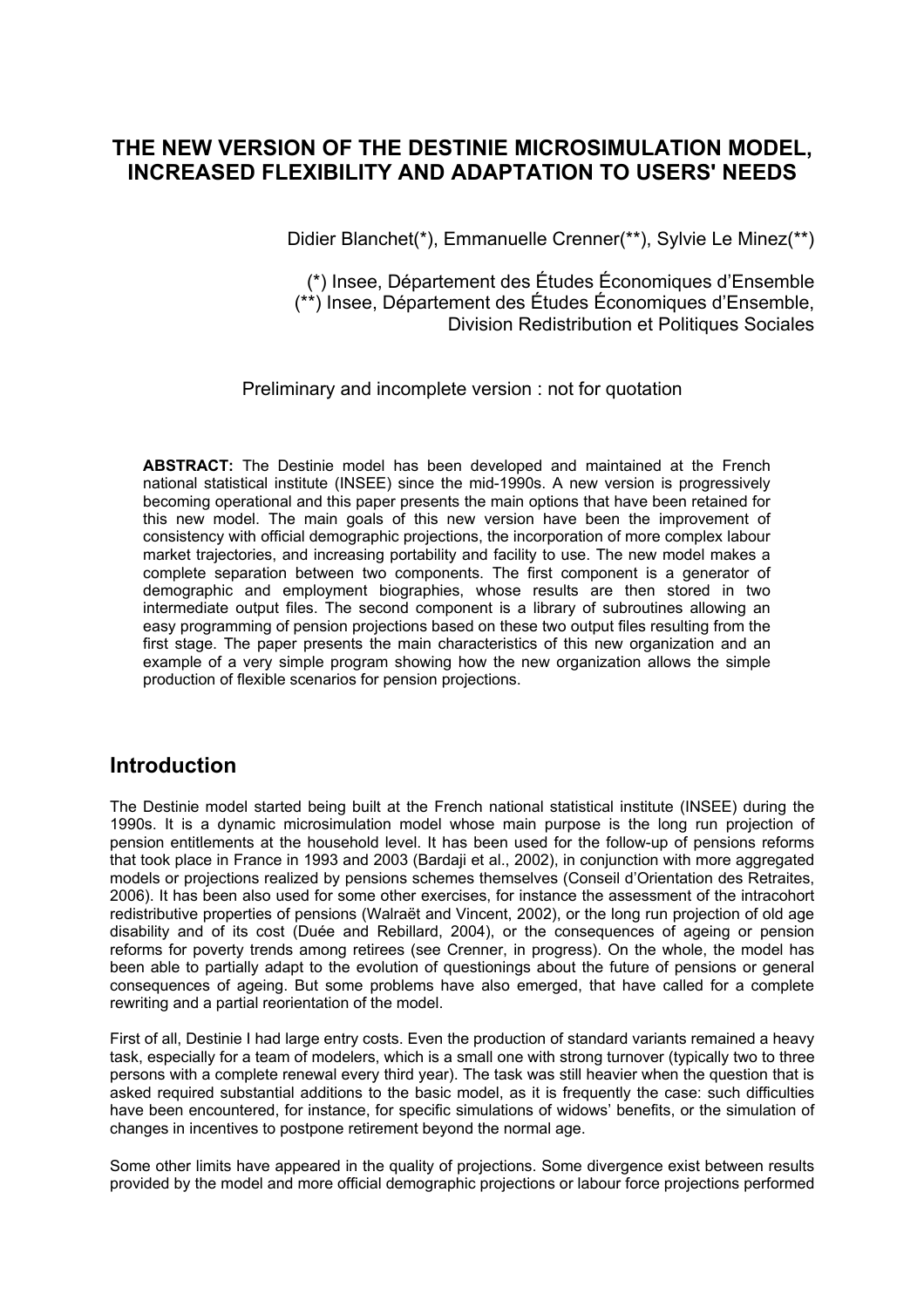with the traditional method of components. Adjustment to macro projections was not completely inexistent in Destinie I, but it remained indirect and relatively loose. This lead to inconsistencies, especially concerning trends in labour force participation. Such discrepancies not only matter for the projection of numbers of contributors to the pension system, but could also bias the simulation of retirement decisions: for instance, a systematic underestimation of LFP rates for women will result in an underestimation of the number of years of contributions reached at age 60, a parameter that has a very important role in the French pension system.

Another point of concern for the relevance of projections is the modeling of retirement behaviour: the model initially assumed a very simple behaviour, consisting in a systematic retirement at the "normal age", i.e. with a full rate pension, which depends both on age and number of years of contributions. After that, the model has been enriched with a behavioural module describing retirement decisions as a prospective income/leisure tradeoff in the spirit of Stock and Wise (Stock and Wise, 1997; Mahieu and Blanchet, 2000). This has been used to estimate the impact of some aspects of the 2003 reform that intended to introduce more flexibility of individual decisions both before and after the normal retirement age. But the calibration of this model remains very fragile and the model has been frequently criticized for its exclusive emphasis on this specific behavioural assumption. An answer to such a criticism can be to offer a larger menu of behavioural assumptions in the model allowing the multiplication of sensitivity tests.

A third point of concern about the quality of the model has been its short-term properties. As it is the case for many similar tools, Destinie has been essentially developed to shed light on long-term consequences of population ageing and less attention has been paid to the relevance of short-term projections. In a sense one could argue that this reflects a normal specialization of simulation tools: some models can be good for the short-run and bad for long-run projections, and some other ones have the opposite properties. But the logic of such a specialization of models is not always obvious for policymakers, and this is not without reasons: as far as possible, we must therefore try to combine accuracy for the short and the long run.

On top of this, one additional element pushed toward a rewriting and a reorientation of the model. One of the successes of Destinie is that is has stimulated the apparition of similar projects in other administrations. One has been developed by the *Caisse Nationale d'Assurance Vieillesse* for the population of its affiliates. A parallel project exists at the French ministry of Health and Social Affairs, based on a new data source matching administrative information from all existing French pension schemes for a sample of the French labour force. On the whole, the general trend is certainly toward an appropriation of microsimulation techniques by administrative teams that have the double comparative advantage of having access to more detailed datasources, and of being closer to decision makers. The consequence is that Destinie is likely to become less solicited on pension issues *stricto sensu*. Our answer to this new context is to enlarge the range of topics potentially covered by the model by proposing a new tool allowing a very easy incorporation of additional modules.

The new version of the model that is currently becoming operational takes into account this new context and tries to solve some of the problems encountered with the previous Destinie I model, while keeping as much as possible of the positive points that have made the success of this first model. A general view of these answers is given on table 1. We shall not deal extensively in this short note with all the details of these changes, but concentrate on a few points. As far as the general structure of the model is concerned the main novelty is a complete separation of the model in two subcomponents. The first one is a simulator of individual demographic and labour market trajectories whose results are stored in intermediate files of micro-data. The second component is not a model in the usual sense of the term. It rather consists in libraries of subprograms allowing the easy development of projections based on the micro-files produced during the first step. While the first stage remains relatively heavy, programs developed for the second stage can be very small ones with very rapid execution times. At this stage, this second component essentially consists in a library of programs allowing the easy simulation of alternative pensions scenarios, but it will be possible, in the future, to develop similar tools to deal with other socio-economic topics.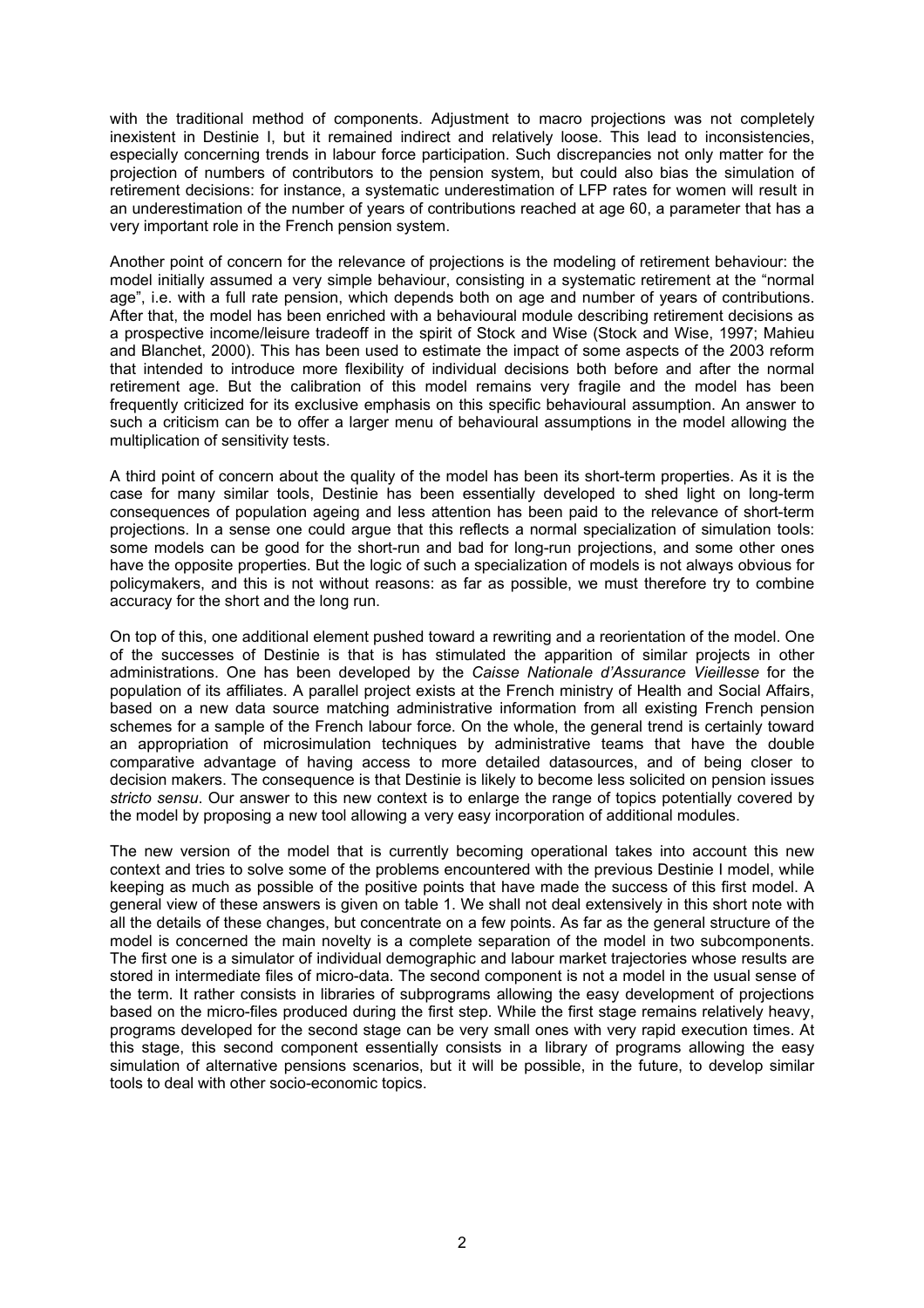|  |  |  |  |  | <b>Table 1</b> : The main changes from Destinie I to Destinie II and their motivations |
|--|--|--|--|--|----------------------------------------------------------------------------------------|
|--|--|--|--|--|----------------------------------------------------------------------------------------|

| Main strengths/weaknesses of the initial model                                                                                                                                                                         | Improvements or corrections brought by Destinie<br>Ш                                                                                                                                                                                                                                                                                                    |
|------------------------------------------------------------------------------------------------------------------------------------------------------------------------------------------------------------------------|---------------------------------------------------------------------------------------------------------------------------------------------------------------------------------------------------------------------------------------------------------------------------------------------------------------------------------------------------------|
| Strength: closed population approach, allowing a<br>simple simulation of family and kinship ties.                                                                                                                      | Unchanged                                                                                                                                                                                                                                                                                                                                               |
| Strength: separate simulation<br>of the<br>most<br>important pension schemes (CNAV, ARRCO,<br><b>AGIRC, Civil Servants)</b>                                                                                            | Maintained, with the additional possibility of<br>heterogeneous careers<br>simulating<br>(mobility)<br>between sectors and part/full-time.)                                                                                                                                                                                                             |
| simulating retirement behaviour (Stock and Wise<br>model). Better than nothing, but many doubts<br>have been expressed about the empirical facilities for changing preference parameters.<br>relevance of this module. | Strength/weakness: a behavioural module for The existing module has been maintained, but is<br>only<br>one<br>among<br>several<br>possibilities<br>for<br>simulating retirement behaviour, with improved                                                                                                                                                |
| Weaknesses: heaviness, execution time, entry<br>costs, lack of portability/versatility.                                                                                                                                | The model has been split in two subcomponents:<br>1. Demographic and labour market events are<br>simulated first, with results stored in intermediate<br>files.<br>2. Pension projections (or other applications) are<br>made with small ad hoc programs, based on<br>relatively synthetic and easy to use libraries that<br>use these files as inputs. |
| Weakness: Insufficient consistency with macro<br>projections                                                                                                                                                           | Automatic adjustments of transitions probabilities<br>to satisfy some predefined macro-targets                                                                                                                                                                                                                                                          |
| Weakness: short run behaviour                                                                                                                                                                                          | Initial conditions are partially imputed to avoid<br>inconsistencies that can exist between initial<br>observations and projected values. This also<br>facilitates the simulation of counterfactual initial<br>conditions (e.g. "what would have been the<br>starting point in 2003 if no reform had taken place<br>in 1993?")                          |

The following section will present the first submodule, with a special emphasis on how this module deals with the issues of consistency between the model and other existing macro-projections. The second section will show the typical way of building a pension projection on the basis of micro-files produced by this first step.

# **1. Generating demographic and labour market trajectories**

This section describes the first half of the Destinie model, the so-called "biography generator", corresponding to the top half of the general structure of the model displayed on figure 1.

This new version of DESTINIE is based on individual data derived from the 2003 Assets Survey collected by INSEE. The original sample has been reweighed to account for the demographic structure of the whole French population as known from the 2004 French Census. We decided to duplicate the sample according to these new weights. Thus the initial sample of DESTINIE contains about 20 000 households and 65 000 individuals.

### **1.1. A relatively complete simulation of kinship ties**

One element that we had been chosen to introduce in DESTINIE 1 and that is fully kept in this new version is a relatively complete simulation of kinship ties, with the idea that simulating such an information could be useful for many questions related to aging, e.g. projections of the level of informal support by relatives in case of old age invalidity, or the intergenerational transmission of assets.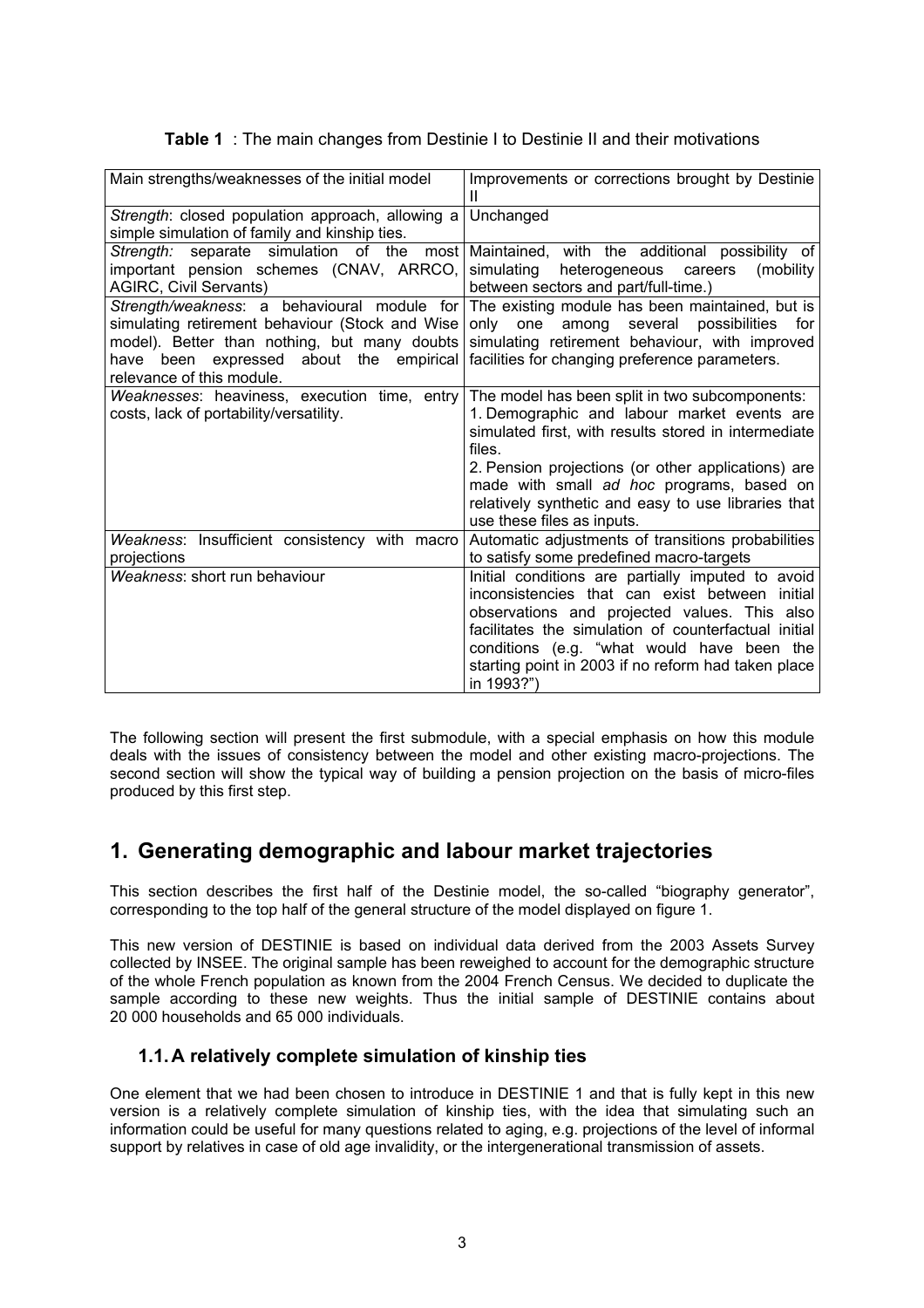

**The Destinie 2 model : general structure** 

Final outputs (Excel files)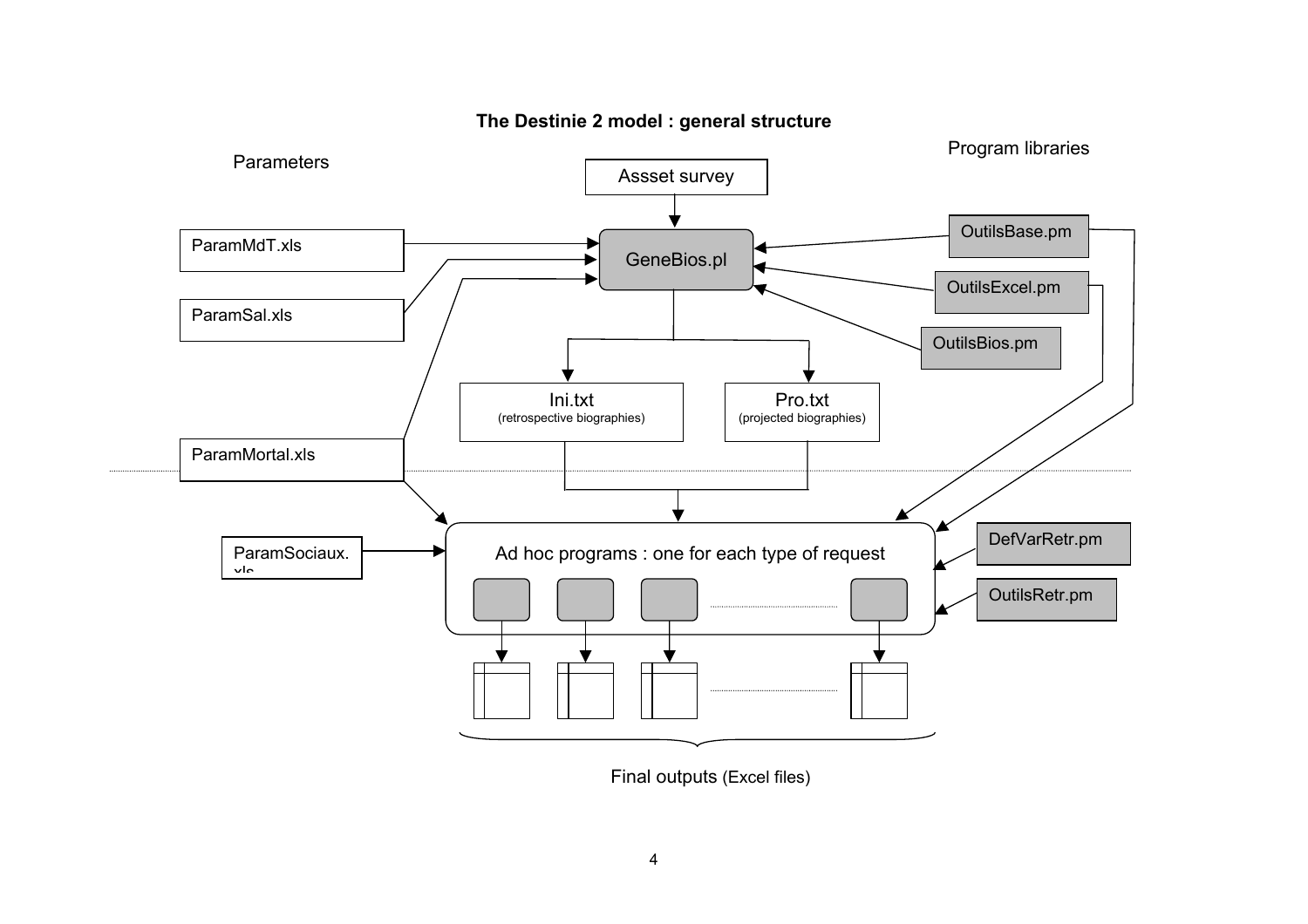How do we generate such a structure ? The 2003 Asset survey provides us with relatively rich demographic data. As usual, people who live in households are known. We also have some demographic informations on children of surveyed persons even if they do not do not live anymore with their parents. Symmetrically, we know whether people's parents are still alive or not. Given this information, a pseudo-global kinship structure is created in the initial population by linking each person to other people in the sample that will play the role of this person's children or surving parents. These artificial links are creating by finding in the sample pseudo-kins whose characteristics are as close as possible to those of real-world kins in terms of age, education level, labour market status.

Once these links have been initialized, their evolution is easy to simulate. We juste have to constitute new unions beween members of the sample, this sample being renewed only through births issued from these unions (plus an additional flow of in-migrants). Kinship ties for these newborns are automatically generated at birth. The resulting database is only made of individuals, but with some individual variables that identify household and kinship ties. It enables us to reconstitute family circles concentrically from the couple outwards to include all siblings living in other households.

Apart from this specific treatment of kinship ties, the other demographic characteristics of Destinie are relatively standard. The model simulates demographic changes from the initial year (2004 in this new version) up to 2050, using a mix of deterministic rules, behavioural hypotheses and random components. The demographic events are union, breaking-up, birth of a child, death and migration. The probabilities to have a child, to start or terminate a partnership or to die derive from logit models. In most cases, the probabilities depend, beside other variables, on the school living age, which is the synthetic variable that we use to describe qualification and social status: this variable codetermines labour market and demographic behaviour (box 1). Current demographic behaviours are estimated in a quite simple way, and depend on the covariates that have the major influence on each behaviour. Probabilities to live a demographic event have been estimated by duration spent since the previous event, which is a significant source of demographic heterogeneity. We basically rely on updates of these estimates performed in 2005 for the Destinie I (Duée, 2005).

The coefficients of all exogenous variables are considered to be constant over time, but, in order to fit every year the long-term demographic projections made by the INSEE, the probabilities predicted by the equations are adjusted. The parameters of the equations are stored in files called "Parameters" (see Fig. 1). The annual macro targets are stored in Excel files: the number of births and deaths by gender, the balance of migrations, etc. In order to reach the targets, the intercepts of the logit models are changed keeping constant the relative chances for an event to occur or not (i.e. the odd ratio) for the different categories of population considered in the model. In practice, those "event alignments" are realized automatically in the model: the user of Destinie only has to know the probabilities of the event at the individual levels and the target number of events. All the demographic changes by individual are stored each year in an output file hereafter called "Pro.txt" (see again Fig.1).

#### **Box 1** The school leaving age: a major exogenous covariate

The age at leaving school represents both social changes between generations and social position differences within a generation. This variable is of primary importance for the model as it sums up the social class and the qualification. In the model, the mean age at leaving school is increasing, following past observed trends, and we make the assumption, its mean values remain roughly constant over time after 2010. For people who have not achieved their studies in 2003, the first year of the simulation, for children not yet born and for the in-migrants, the gap between the individual's age at leaving school and the mean age at leaving school of his/her cohort is modeled as a function of the gap observed for his/her parents, allowing for some type of social replication.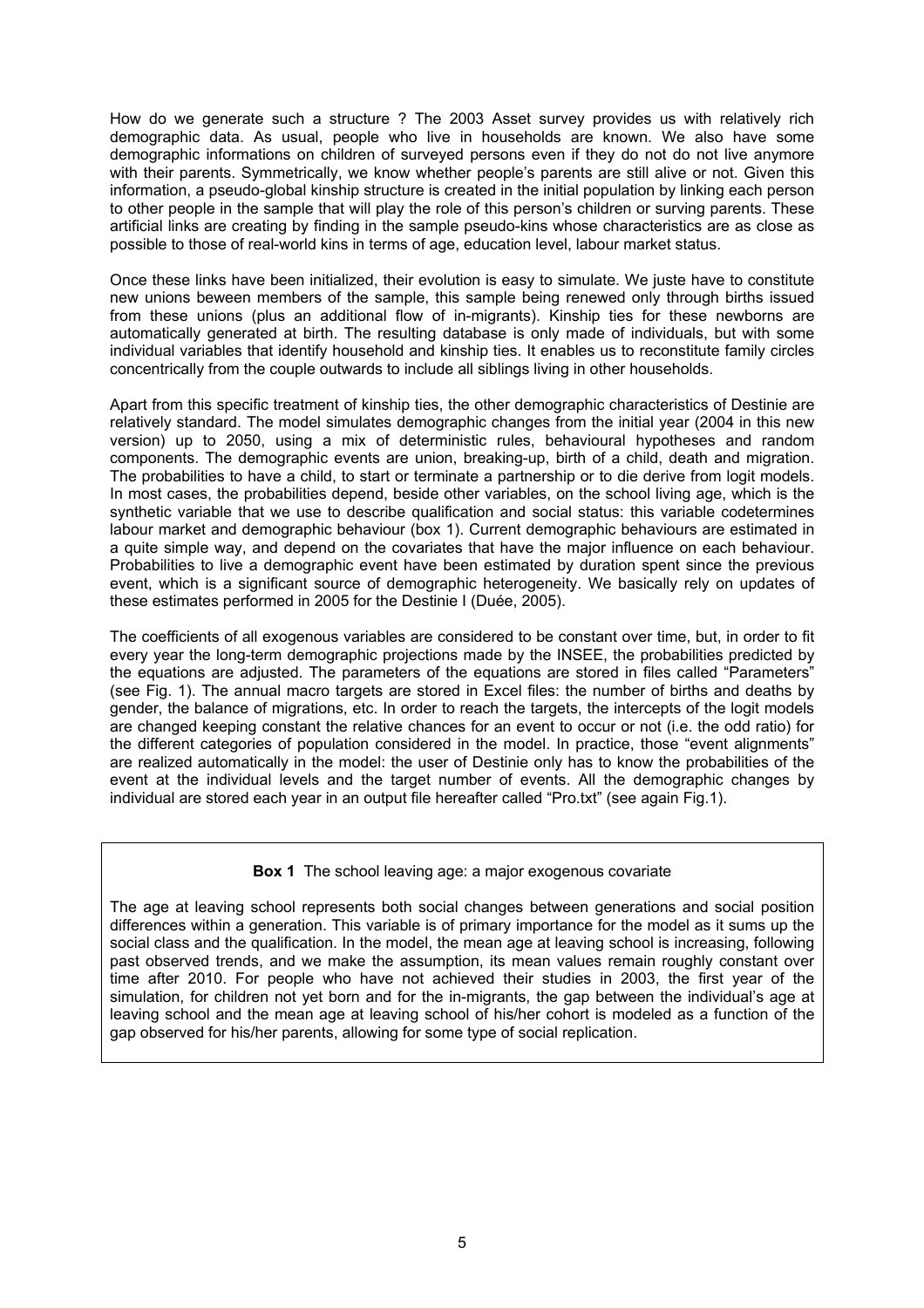### **1.2. Work histories and lifetime earnings - past and future**

The Asset Survey also provides information about careers until 2003. Indeed, the description of past careers is much more detailed in this new survey than in the previous 1997 Asset Survey that was used by Destinie I. This should improve the quality of long-term projections of pensions, which remains one of the basic aims of the model. For each year beyond the school-leaving age, we know what has been the status of the individual on the labour market: wage earner in the private or public sector, selfemployed, unemployed, retired, inactive. This information is stored in the other output file "Ini.txt" which includes all current information and past trajectories of individuals alive in 2003. The only modification with respect to the Asset Survey files is that we do not use the information on retirement status: for reasons that will be explained further, this status is imputed later in the model. For individuals of retirement ages, the Ini.txt file therefore contains notional projections of continued activity until the current age. The other information from the Ini.txt file that does not directly derive from the survey is the sequence of past wages, which are imputed according to wage equations whose main explanatory variables are gender, age at leaving school and tenure.

After 2003, the projection requires the modelisation of both activity statuses and wages paths. To model transitions on the labour market, five main statuses are distinguished (the status reached at the age of 60 years being kept constant at this stage until death):

- (1) Wage earner of the private sector
- (2) Wage earner of the public sector<br>(3) Self-employed
- Self-employed
- (4) Unemployed
- (5) Non participant, inactive

Transitions on the labour market are treated as a first-order Markovian process. Thanks to the new series of Labour Force Surveys (LFS) conducted by Insee since 2003, we can estimate transitions probabilities between these statuses depending on individual's characteristics. Of course, we restrict ourselves to characteristics that are present in the model Destinie. Transitions depend on age at leaving school, on current age and on the status. They are estimated separately for men and women. Because of senior labour market specificities , dummies are incorpored for people between 55 and 59. The modelling allows young people to work during their studies. Transitions beyond the age of 60 are not modeled however: once again, their simulation is left to the pension module that is presented later. Some interaction exists with demographic events, for women. The probability to become a participant on the labour market or to withdraw from the labour market depends on the number and the age of child(ren) and on marital status, which are imputed before the simulation of transitions on the labour market.

Two points are particularly important in this new version of Destinie: the people can move between the public and the private sectors during their careers and the probabilities of the transitions between the different statuses are adjusted in order to:

- be consistent with official labour force forecasts made by INSEE, the annual LFP rates by gender and ages (by 5 years) until 2050
- be consistent with the assumptions made on the macroeconomic environment (the unemployment rates or other targets such as the proportion of public jobs in the economy).

Several specifications for the labour market transitions (multinomial logit, sequential logit model, choice of covariates) have been tested thank's to the LFS data over the years 2003-2007 and used to impute the individual transitions into the Destinie model until 2050. We have noted that different specifications can induce significative differences in annual LFP rates simulated until 2050. We have selected the specification which is in line with the official annual LFP rates forecats provided by INSEE. It is the best way to respect the consistency of individual trajectories throughout the years and, finally, the annual LFP rates simulated with Destinie by gender and ages are similar to the forecast.

Nevertheless, as our transition model is based on the years 2003-2007, it induces spontaneously an unemployement rate too high relatively to the assumptions of a decrease made by the COR : the unemployment rate is supposed to be reduced to 4.5% in 2015.

So, we have to determine which flows we will constrain in order to reach the unemployement target. The way we choosed to adjust the transitions to macroeconomic targets is the following. For each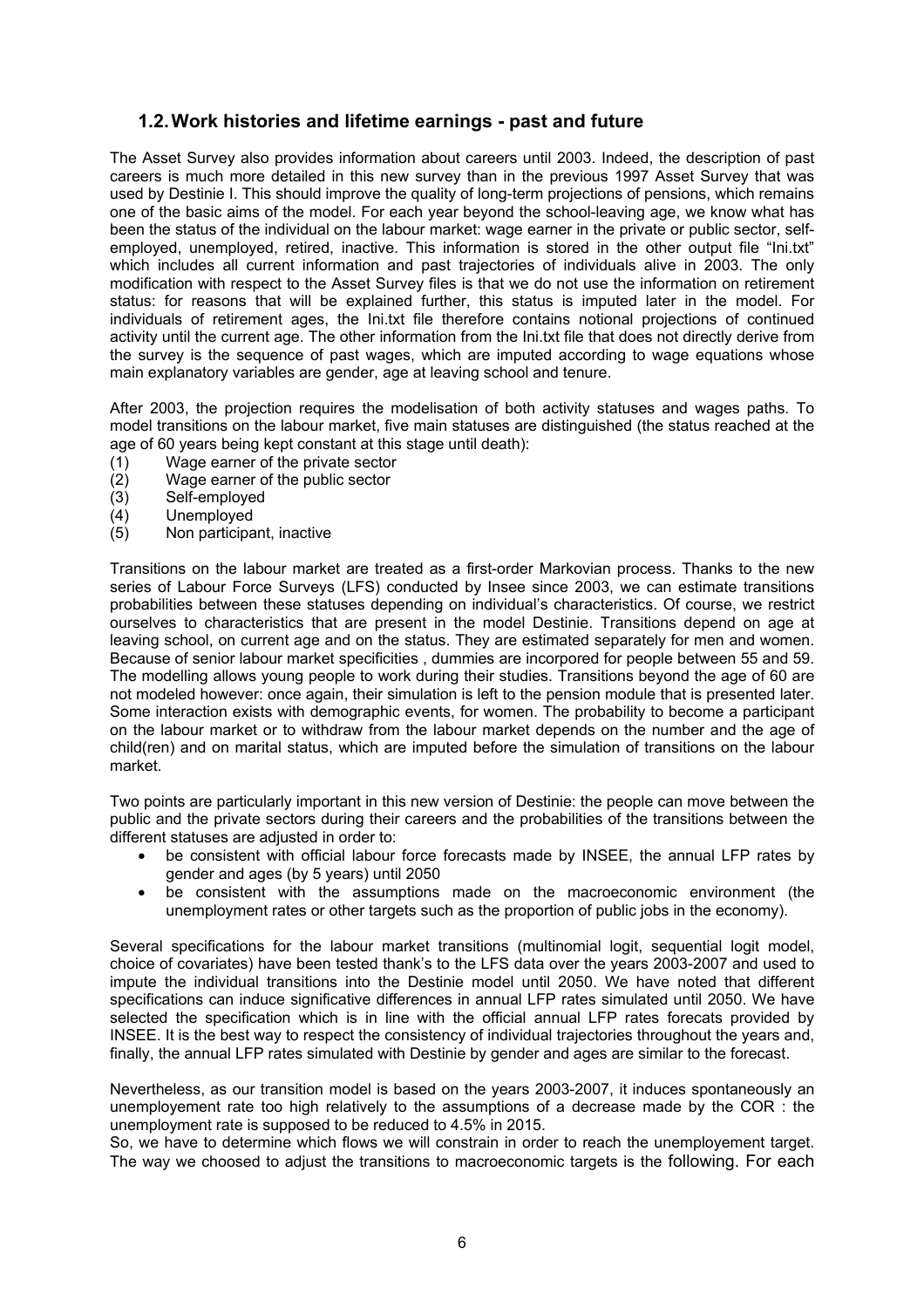status, transitions equations give *ex ante* figures for the number of people who enter in the status, who remain in this status or who leave it.

Once we know who is active, the nextstep consists in determining the people working in the public sector. Several hypotheses can be made, for example to keep constant the proportion among the participants. As the transitions give without surprise this result, we keep the probability to be employed in the public sector given by the model. But, if we have to make an another hypothese, we will choose to keep free the probability to quit the public sector (spontaneous decisions) and we will constrain the probability to be hired in the public sector with respect to the target.

In a following step, among active people not employed in the public sector, we have to simulate the flows of people who will be unemployed and of people who on the contrary will leave unemployment to occupy a job in the private sector. We keep first the probabilities free and compare the resulting "spontaneous» unemployment rate with the unemployment target. If the "spontaneous rate" is higher than the target, we constrain the probabilities to quit the status of "unemployed" to be higher (it will be often the case in practice, because standard scenarios for pension projections generally make the voluntary assumption of strong declines in employment rates over the years to come). If the opposite is true, we adjust upwards the probability to become unemployed.

At the end, we have just to compute the status of "self-employed" or "wage earner of the private sector", in order to respect for each individual the relative odds to belong to one category or the other.

Conditional on labour market status annual wages are finally imputed following the same wage equations as the one used for the retrospective reconstitution of careers: sum of a "deterministic" component (depending on school leaving age, tenure -quadratic form- and the product of both) and a "stochastic one" (including an individual fixed effect and an autocorrelated residual). To take productivity gains into account, we add to these equations a time trend (the current assumption is the one made by the COR in its last report, i.e. 1,8% per year).

At this stage, all these components of the new model are almost stabilized. We have re-estimated a wage equation based on the 2003 Asset Survey : the Survey has been merged with tax return files, so we know precisely for each individual who worked in 2003 his annual earnings, and thanks to the calendar we are able to estimate their experience on the labor market ; so we have good recipe for a wage equation which will use to simulate wages until 2050; we have also estimated a second equation that takes account professional changes during the career, i.e. mobility between sectors, but we have not implemented yet this new specification. The "deterministic" component is simulated with wage equations estimated for each sex and each sector (private, public, self-employed) according to the standard theory of human capital. The specification implies that the return of one year of schooling is between 4 and 8% (depending on sub-populations) whereas the return on tenure is decreasing from 3% at the beginning of the career to 1%-2% at the end.

To simulate the stochastic components, we draw random variables for every individual: every year for the transitory component ( $e_{it}$ ), in the first year of employment for the fixed one (u<sub>i</sub>). For those in employment in 2003, we used observed earnings to calibrate the stochastic components for 2003. We derive past and future components from these 2003 values, thanks to an autoregressive process.

In order to complete the output file used in the retirement module, we have to impute a level of qualification in the private sector ("*cadre*" *vs* "*non cadre*"), because of differences in complementary pensions for these two categories of workers. For the moment, high levels of qualifications are choosed among the highest earnings in order to reflect the proportion of high levels of qualification in the economy during several periods.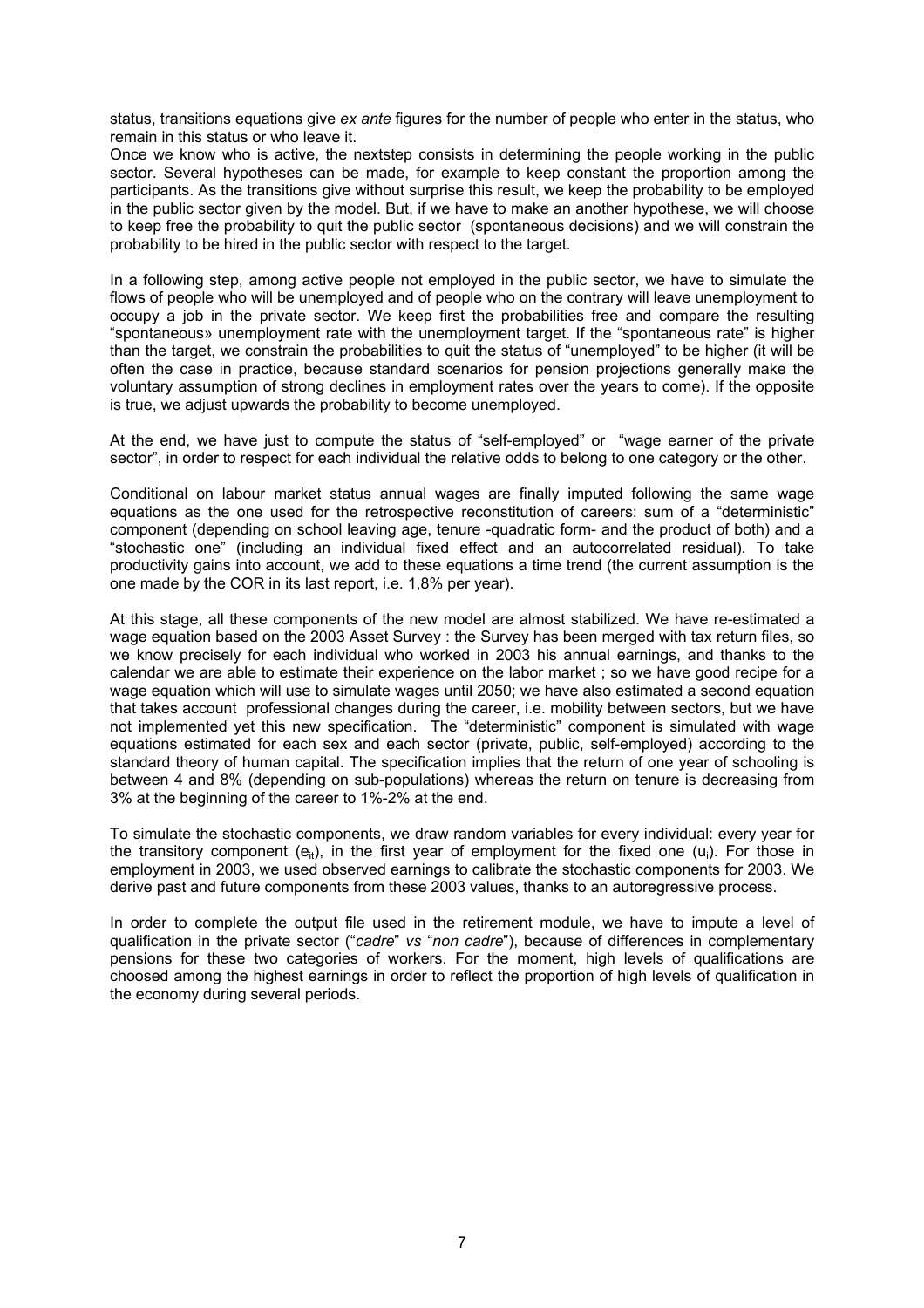# **2. Deriving a pension projection**

As it was displayed on the top half of figure 1, this first step that has been described in the preceding section generates two intermediate files (or various versions of these two files):

- One file of initial individual data that includes demographic information on these individuals, identification numbers for other individuals of the database that are related to them, and retrospective information on individual's labour market trajectory, i.e. the yearly succession of labour market statuses since leaving school (inactive, unemployed, employed with a subdivision between different categories of employment) and associated wage levels for each period spent in employment.
- One file storing subsequent changes for all years of projections, including the entry of new individuals in the database, either by birth or in-migration.

At this stage, no information is given neither on pensions nor on retirement status. Notional labour market biographies are artificially continued beyond normal retirement ages in order to leave a complete control of retirement behaviour for the next step that we are now going to describe.

Module 2 (« pension simulator ») re-reads the results from this first stage and adds the simulation of retirement behavior and pension benefits.

A major feature of this second tier of Destinie 2 is that, contrarily to the choice that had been made for Destinie I, it does not consist in an all-purpose and ready-made model. Our choice has rather been to develop a set of simulation tools that allows building small *ad hoc* simulation programs adjusted to users' requests. This is what was represented in a very stylized fashion in the bottom half of figure 1. Using files generated by the biography generator and libraries of subprograms provided by Destinie, the user builds as many simulation programs as he wishes to, the rule being to have one different program for each application. For building these programs, a lot of flexibility is offered for changing pension parameters, types of outputs…In practice, this does not imply a heavy programming work, because each program developed for a new application is generally not built from scratch but by reworking a program previously built for another application.

The advantages of this two tier and modular organization are numerous :

- In the development phase, it allowed autonomous work between the two components of the project (the pension
- The generation of demographic and labour market histories is fixed once for all, with an improved alignement on «official» projections and a pension simulation does not require the costly resimulation of all other categories of events. Programs that produce pension results are very compact and their execution is relatively rapid.
- It facilitates detailed analysis of the impact of reforms at the individual level : two runs with different pension rules apply exactly to the same individuals and we can directly compare the individual outcomes after and before the reform.
- The « one simulation/one program » principle leads to a better tracability : all the assumptions behind a given result can be retrieved by returning to the source code that has simulated this result.
- The library of pension modules can be (and has been) used for other applications. Eventually, it can be also be used for microsimulations based on biographies coming from other sources than Destinie's biography generator.

We shall now give a few more details about how such simulation modules work.

### **2.1. A typical pension projection**

A typical pension projection includes six sub-steps. Let's go on assuming that Ini.txt and Pro.txt are the names of the two output files generated by the first module. The six sub-steps are the following :

- Read initial and retrospective micro-data from the Ini.txt file.
- Impute these pension variables for the initial conditions. For each individual beyond the minimum retirement age, this means finding at which age he is likely to have retired, compute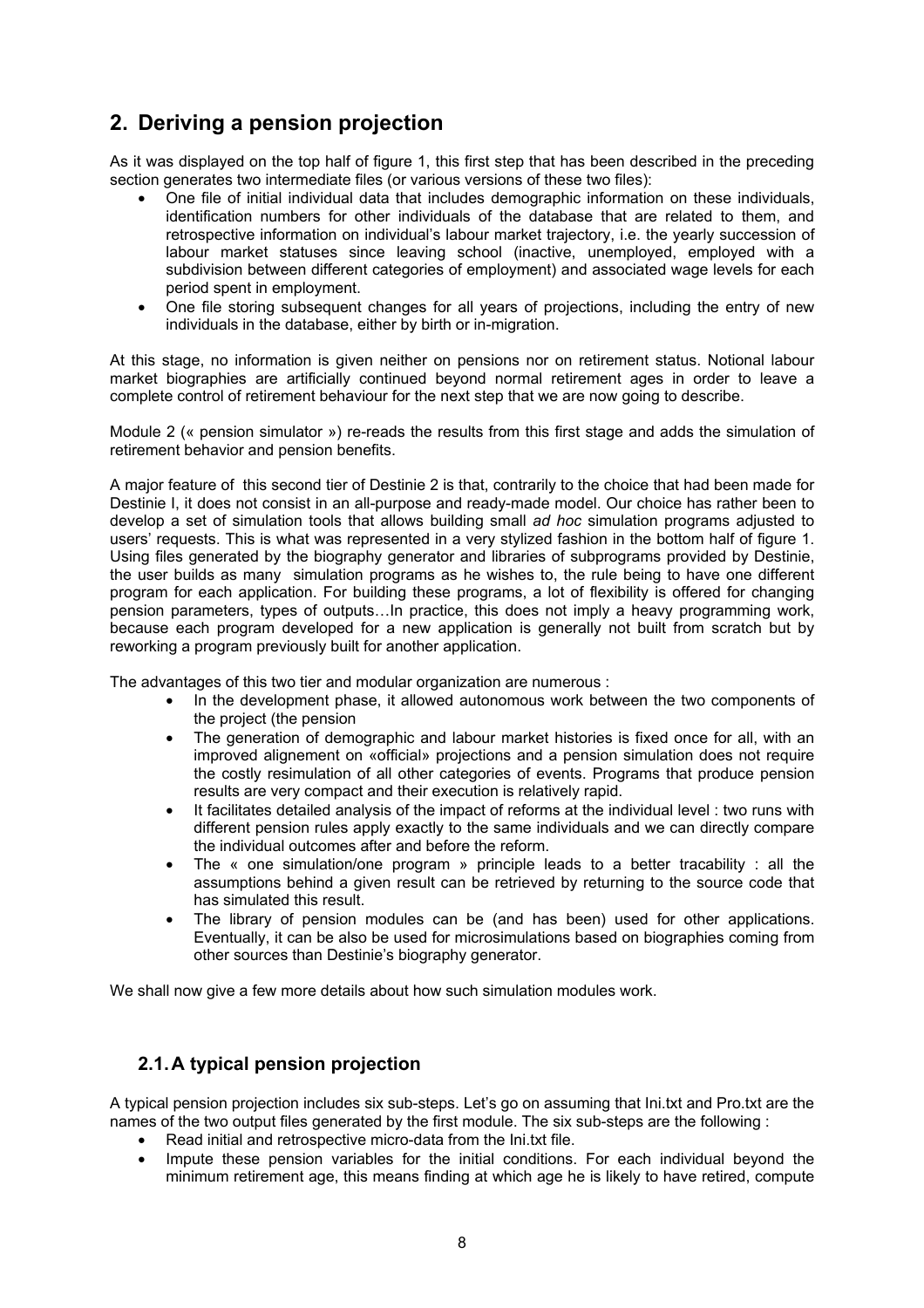the resulting pension at the time he retired and actualize this pension until the initial year of projection, based on indexation rules.

- Read updates of individual variables from the Pro.txt file for each year of projection.
- For each year t, update pensions levels in t for all those that were already retired in year t-1, and simulate eventual transitions to retirement for those having reached or passed the minimum retired age but still not retired at time t-1.
- Compute tabulations that are desired for each year of projection.
- At the end of the projection, store tabulated results. This is directly done in Excel files.

The choice of imputing initial pensions statuses and pension levels instead of using actual values provided by the Asset Survey deserves some justifications. It has two main advantages:

- One is to avoid discontinuities during the first year of projections. Imputations of current pensions or pensions statuses are made in a way that is consistent with the way the projection works. It avoids the declaration bias that may exist of the survey. Of course, it creates another bias due to the fact that the pension simulation module does not exactly describe the reality of pensions, because it neglects some details of these rules or some information on individual determinants of pension levels that are not available in the data base. But such a bias, whatever its importance, will remain constant all over the projection period. This is preferable to a simulation where some initial accidents are generated by the shift from one measure of pension levels to another one, or from the shift from actual retirement behaviour to behaviour proxied by a model that will never be able to fully reflect actual behaviour.
- A second interesting property of this approach is that it automatically allows the simulation of scenarios based on counterfactual initial conditions. For instance, a typical demand is the comparison of a scenario decomposing changes in future pensions between what is due to the 1993 and what is due to the 2003 pension reform. To do this, we need a counterfactual projection of what would have been the evolution of pensions without the 1993 reform, including the fact that having had no reform in 1993 would have led to different initial conditions in 2003. This is easily done in the new model through reimputing initial pensions and past ages at retirement on the basis of pre-1993 legislation.

What are the options available to reimpute or project these pension levels and retirement choices? The general-purpose modules written for the simulation of pension allows simulating historical and prospective pensions rules for the basic *Regime Général*, the two complementary schemes ARRCO and AGIRC and civil servants. This module also offers a function modeling the choice of the retirement age. This function has five options for the description of retirement behaviour. The first one assume that individuals retire as soon as they reach the so-called full rate (i.e. what is generally considered as the normal pension), access to the full rate depending both on age and the number of years of contribution through a rather complex non linear formula. The two next options assume some form of utility maximization with an income-leisure trade-off, either instantaneous (people retire as soon as the value of leisure outweighs the immediate income loss) or prospective (the option value model of Stock and Wise that was used in Destinie I). The two last ones are based on measures of social-security wealth (SSW), i.e. the actualized expected flows of benefits from retirement age until death, with two suboptions: a myopic one under which people postpone retirement as long as delaying by one year leads to a higher level of SSW and a forward-looking one analogous to the Stock and Wise model where people delay as long as delaying leaves them with the option of getting a higher SSW level at a later age.

The option based on instantaneous utility maximization requires one preference parameter, which is the preference for leisure. The Stock and Wise option is the most demanding in terms of parameters: preference for leisure, risk aversion, a discount rate and expected survival probabilities. The two options based on the SSW need both a discount rate and survival probabilities. All these parameters can be individual-specific. The problem is of course to calibrate them. At this stage, this calibration exercise has not been fully completed. One of the requirements of this calibration exercise will be to give current retirement behaviours as close as possible to actual ones. But this, in general, will not be enough to determine them very accurately. In practice, our policy will probably be to provide ranges of results using different behavioural assumptions and/or different sets of parameters for each of these behavioural assumptions, to avoid excessive focalization on one set of results, as it has been too frequently the case with the Destinie I model.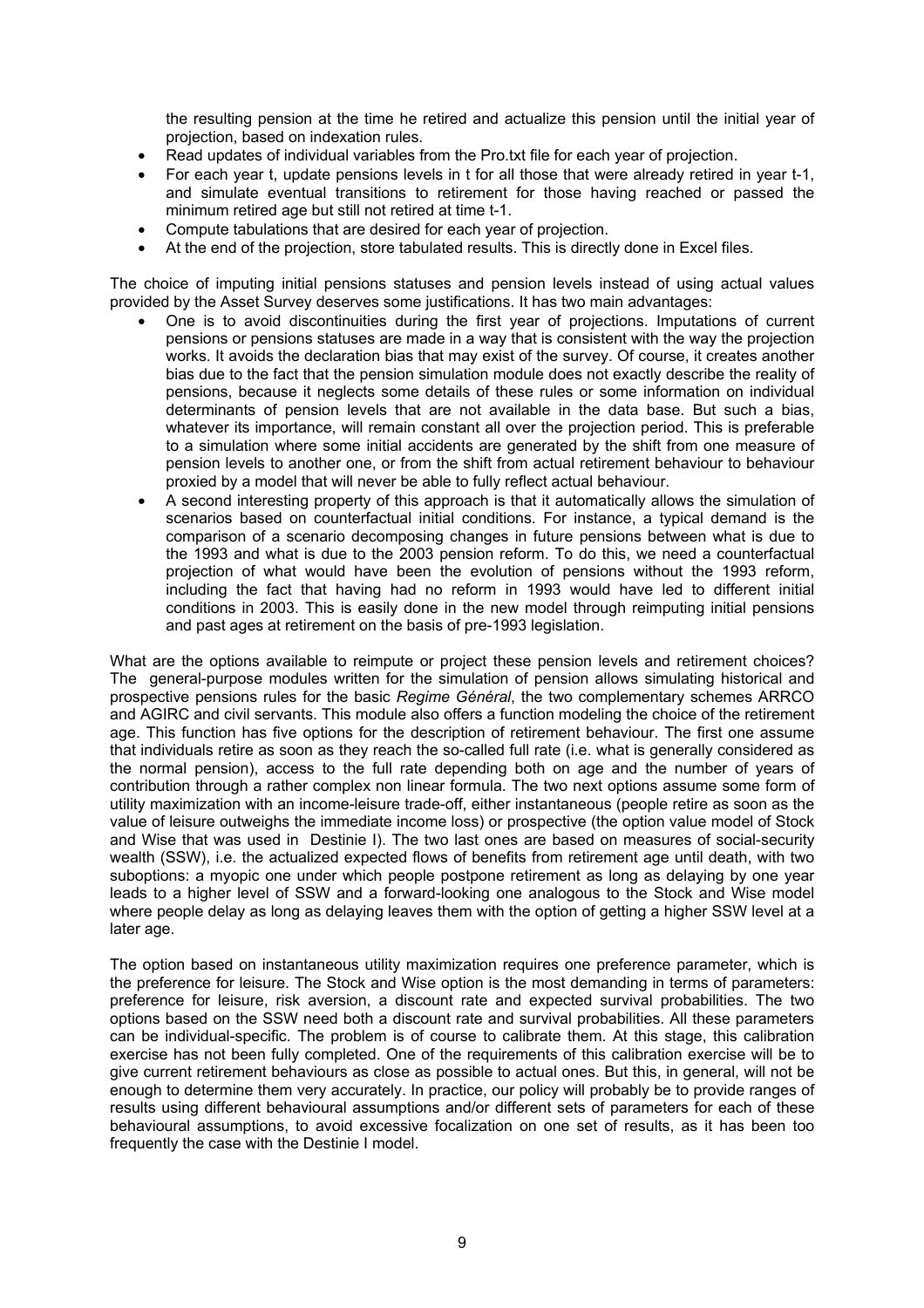It is also possible to apply purely exogenous ages at retirement. In particular, a scenario can re-use ages at retirement saved from a previous one simulated within the same program. This allows producing variants with unchanged retirement behavior

### **2.2. An example**

Just to give an idea of how such pensions simulations can be performed, Box 2 gives one example of a very basic program computing average projected pension levels under four scenarios: a no- reform scenario (pre-1993 *status quo*), with two subvariants corresponding respectively to an indexation of pensions after retirement either on prices or on wages<sup>1</sup>, and two scenarios incorporating successively the impacts of the 1993 and 1993+2003 reforms. We shall not comment here the syntax of instructions (Destinie II is written in Perl). The purpose of this example is just to show how easy the production of various scenarios can be. More complex programs can be built based on such a template, using the facts that:

- the user has access to all Destinie-generated variables (@pension is the only one explicitly used in the box, but all other variables are accessible in the same way). He can use them for building any kind of additional individual variables and for tabulations (function SVar is an example of procedures available for such tabulations)
- the user has many possibilities for adjusting pension scenarios: he can do so with the UseLeg function which gives access to all the legislations that have been or are planned to exist for members of successive cohorts, but he can also customize scenarios by directly manipulating pension parameters. In the example that is provided, this is the case for the \$RevaloRG parameter that governs past and future revalorizations for first pillar pension.

In the same vein, applying the model to topics other than pensions can be done by generating and tabulating the requested variables within such a program. The only limit of this two-stage procedure is that it precludes feedback effects from these simulations to demographic and labour market transitions, but the advantages of this two-step procedure clearly outweigh this drawback, at least for applications of the model that we have in mind at this stage.

The shift to an indexation on prices is generally attributed to this 1993 reform. In fact, what this reform did has been to confirm this principle but it had been already effective since the end of the 80s. It is therefore difficult to say what would have happened in terms of indexation if this reform had not been implemented. In any case, it is interesting to separate consequences of aspects of the reform that have affected initial pensions and the pure impact of indexation rules.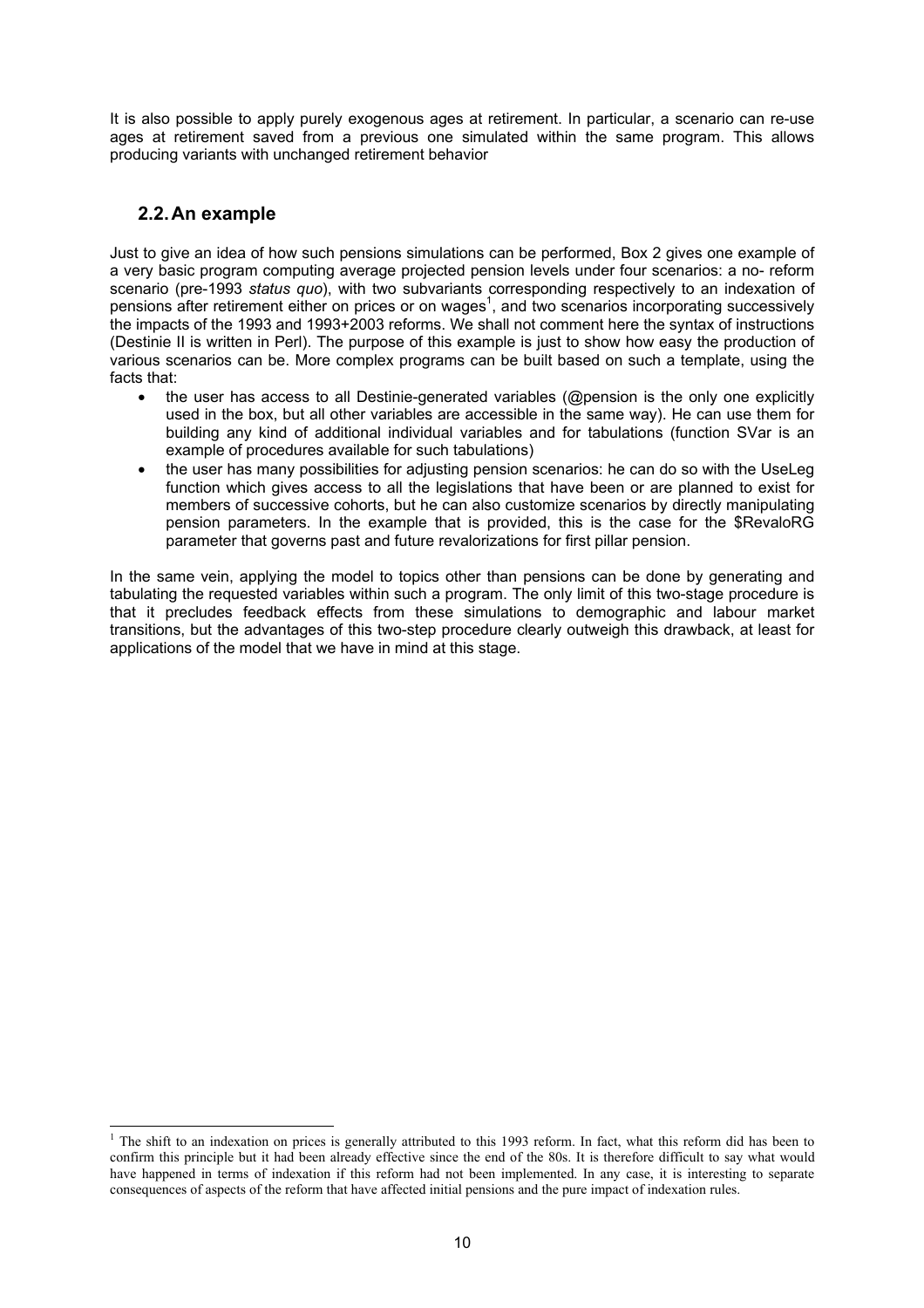| Box 2 : Simulating a pension scenario : a basic example                                                                    |                                                                                                                                                                                   |  |  |  |
|----------------------------------------------------------------------------------------------------------------------------|-----------------------------------------------------------------------------------------------------------------------------------------------------------------------------------|--|--|--|
| use OutilsBase; use OutilsExcel;<br>use DefVarRetr;<br>use OutilsRetr;                                                     | <b>IMPORTED DATA AND TOOLS:</b><br>- BASIC TOOLS AND EXCEL INTERFACE<br>- DECLARATION OF STANDARD DESTINIE VARIABLES<br><b>AND LEGAL PARAMETERS</b><br>- PENSION SIMULATION TOOLS |  |  |  |
| my (\$i,\$t,\$sc,\$legislation,\$index_rule,\$outfile,@buf,%PENSIONS);<br>@buf=@RevaloRG;                                  | <b>DEFINITION OF INDEXES AND VARIABLES</b><br>DEFAULT INDEXATION RULE SAVED IN @buf                                                                                               |  |  |  |
| UseBios("VBiosVIniMod.txt","VBiosVProMod.txt",2003);<br>UseOpt("TP");                                                      | <b>DEFINITION OF INPUT FILES</b><br><b>OPTION FOR RETIREMENT BEHAVIOR</b>                                                                                                         |  |  |  |
| for \$sc ("1992-wages","1992-prices","1993-prices","2003-prices")                                                          | <b>LOOP ON SCENARIOS</b>                                                                                                                                                          |  |  |  |
| (\$legislation,\$index_rule)=split "-",\$sc;<br>for \$t (93150) {                                                          | <b>DECODING OF SCENARIO</b>                                                                                                                                                       |  |  |  |
| if (\$index_rule =~ "wages") {\$RevaloRG[\$t]=\$PlafondSS[\$t]/\$PlafondSS[\$t-1]}<br>else<br>{\$RevaloRG[\$t]=\$buf[\$t]} | <b>RETROSPECTIVE AND PROSPECTIVE CHANGE</b><br><b>FOR THE INDEXATION RULE</b>                                                                                                     |  |  |  |
| for \$t (103150) {                                                                                                         | <b>TIME LOOP</b>                                                                                                                                                                  |  |  |  |
| Relec(\$t);<br>for $$i$ (1IMax) {                                                                                          | <b>RE-READING OF BIOS FOR PERIOD \$t</b><br><b>LOOP ON INDIVIDUALS</b>                                                                                                            |  |  |  |
| UseLegRetroMax(\$legislation);                                                                                             | <b>CHOICE OF RETROSPECTIVE</b>                                                                                                                                                    |  |  |  |
| UseLeg(\$legislation,\$anaiss[\$i]);                                                                                       | AND PROSPECTIVE LEGISLATIONS                                                                                                                                                      |  |  |  |
| DroitsDir(\$i);                                                                                                            | <b>PENSION SIMULATION FOR INDIVIDUAL \$i</b>                                                                                                                                      |  |  |  |
| \$PENSIONS{\$sc}[\$t] = SVar(@pension);<br>};                                                                              | <b>SUM OF INDIVIDUAL PENSIONS</b>                                                                                                                                                 |  |  |  |
| \$outfile = ClassOut("Reformes.xls");                                                                                      |                                                                                                                                                                                   |  |  |  |
| SavHS(\$outfile,"PENSIONS","Pensions - total",%PENSIONS);<br>CloseOut(\$outfile);                                          | SAVING OF RESULTS IN AN EXCEL FILE                                                                                                                                                |  |  |  |